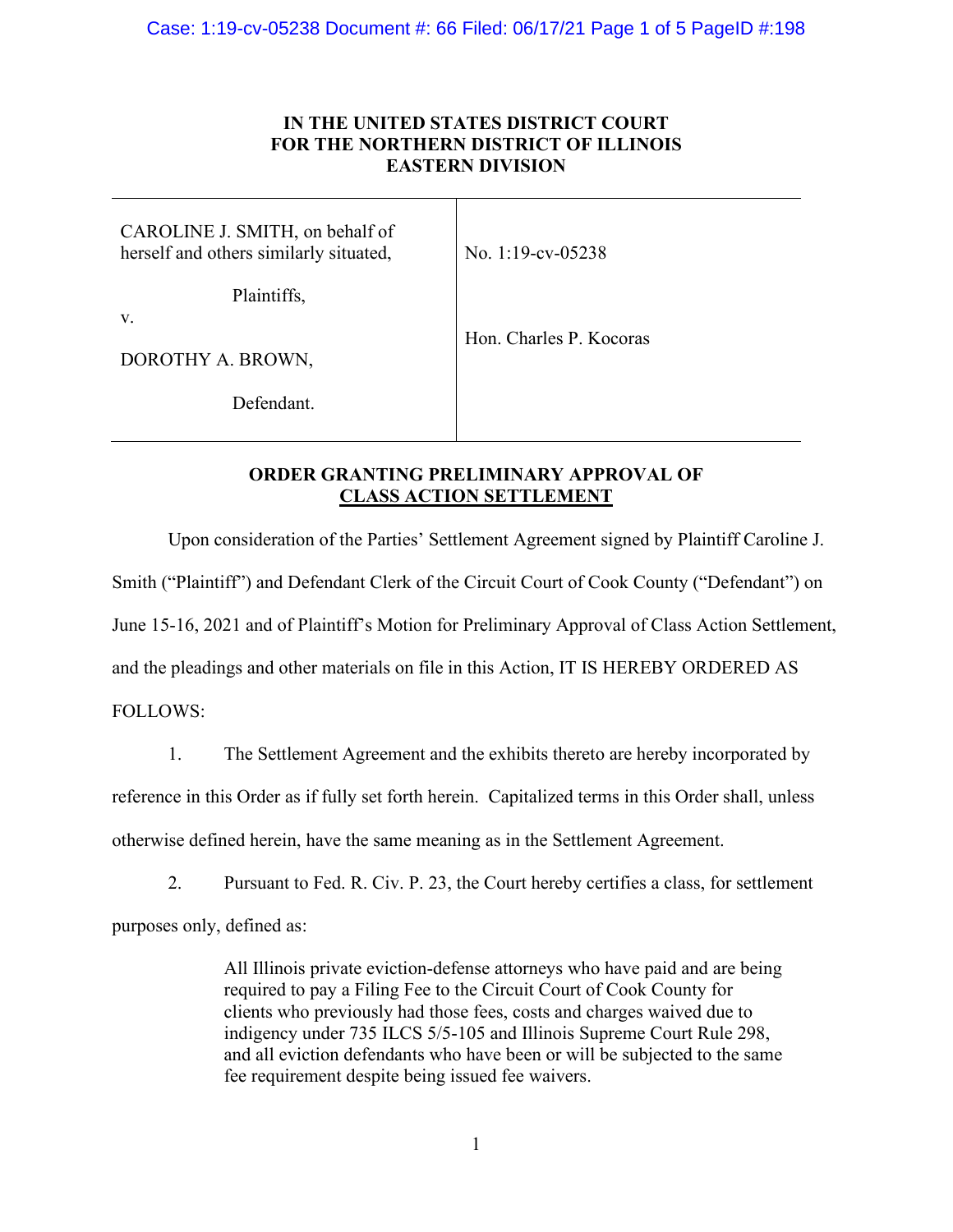#### Case: 1:19-cv-05238 Document #: 66 Filed: 06/17/21 Page 2 of 5 PageID #:199

Subject to further consideration at the Final Approval Hearing described in Paragraph 15 below, this Settlement Class meets the relevant requirements of Fed. R. Civ. P. 23(a) and (b)(3) for purposes of settlement.

3. For purposes of settlement, and after considering the relevant factors in Fed. R. Civ. P. 23 and subject to further consideration at the Final Approval Hearing, Plaintiff is appointed representative of the Settlement Class.

4. For purposes of settlement, and after considering the relevant factors in Fed. R. Civ. P. 23 and subject to further consideration at the Final Approval Hearing, Clinton A. Krislov and Christopher M. Hack of Krislov & Associates, Ltd. are appointed Class Counsel.

5. For purposes of settlement, legal-services administrator KCC is approved and designated Settlement Administrator.

6. Pursuant to Fed. R. Civ. P. 23, the terms of the Settlement Agreement, and the settlement provided for therein, are preliminarily approved as (a) fair, reasonable, and adequate in light of the relevant factual, legal, practical and procedural considerations of the Action; (b) free of collusion to the detriment of Class Members; and (c) within the range of possible final judicial approval, subject to further consideration thereof at the Final Approval Hearing described in Paragraph 15 below.

7. Pursuant to the terms of the Settlement Agreement, Defendant shall provide the Settlement Administrator with Class Member email and/or street addresses by July 6, 2021. The Settlement Administrator is hereby directed to mail the Settlement Notice via electronic mail or by first class mail to each Settlement Class Member at the Settlement Class Member's email address or last-known street address by July 20, 2021. Defendant shall also cause to be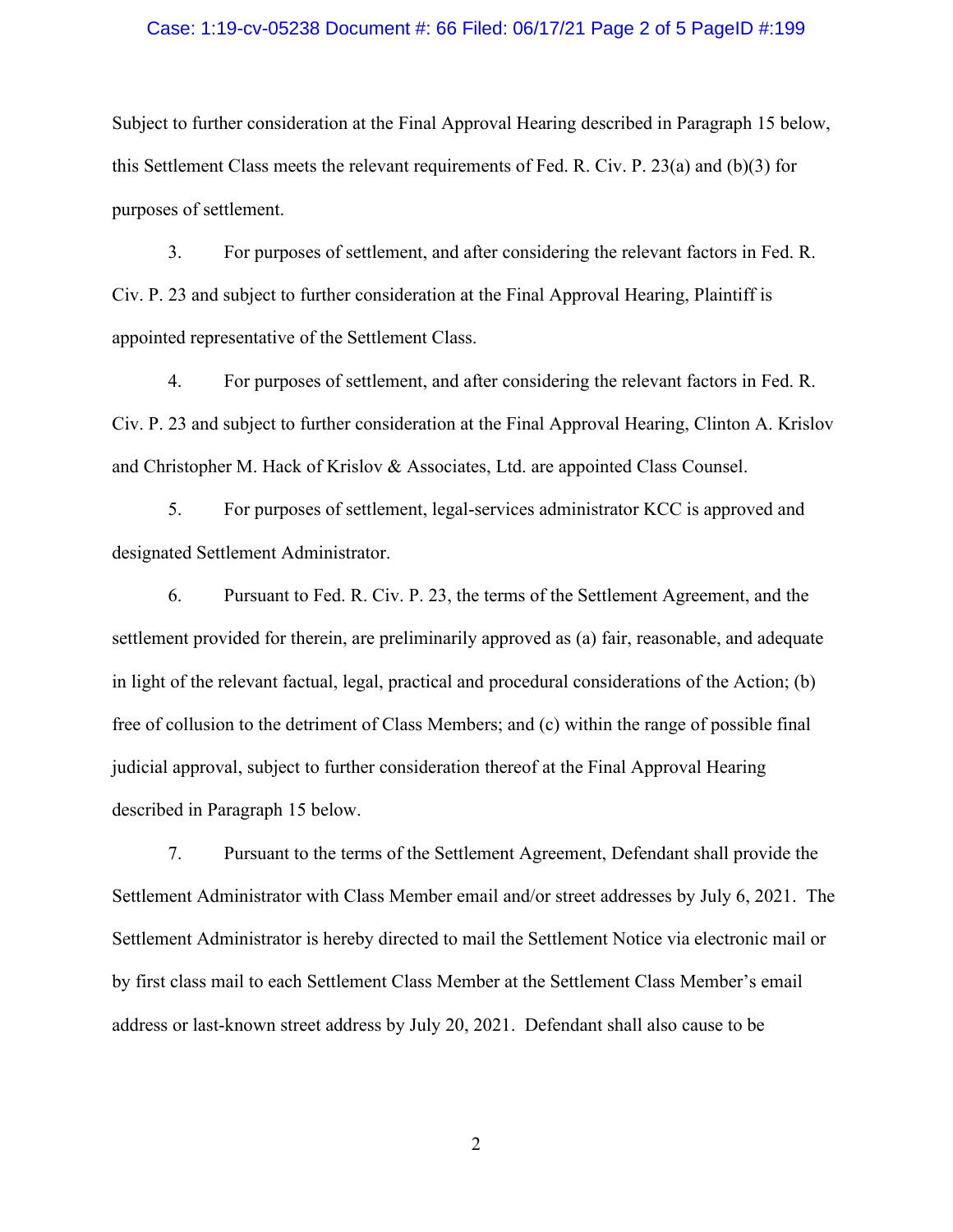#### Case: 1:19-cv-05238 Document #: 66 Filed: 06/17/21 Page 3 of 5 PageID #:200

published notice in the Chicago Daily Law Bulletin. No further notice shall be required after the Court grants Final Approval.

8. The Settlement Administrator will cause to be filed with the Court by August 26, 2021 a sworn declaration verifying that notice was provided to all Settlement Class Members as required by this Order and including a list of the Settlement Class Members who validly opted out of the Settlement Class as set forth in Paragraph 10 below.

9. The Court finds that the Settlement Agreement's plan for direct first-class mail, email, and publication notice to Class Members is the best notice practicable under the circumstances and satisfies the requirements of due process and Fed. R. Civ. P. 23. That plan is approved and accepted. The Court further finds that the Class Notice and Publication Notice, as attached to Plaintiffs' Motion for Preliminary Approval of Class Action Settlement, comply with Fed. R. Civ. P. 23 and are appropriate as part of the notice plan and the settlement, and thus they are hereby approved, adopted and authorized for dissemination. The Court further finds that no other notice to Settlement Class Members other than that identified in the Settlement Agreement is reasonably necessary in this Action.

10. Any request by a Settlement Class Member to be excluded from the Settlement Class (*i.e.*, to "opt out") must be in writing and include the Settlement Class Member's name, address, telephone number, and a statement that the person wishes to opt out of the Settlement Class. The opt-out request must be personally signed by the Settlement Class Member who seeks to opt out; no Settlement Class Member may opt out through an actual or purported agent or attorney acting on behalf of the Settlement Class Member. No opt-out request may be made on behalf of a group of Settlement Class Members. To be effective, the opt-out request must be mailed to the Settlement Administrator and must be postmarked on or before August 19, 2021.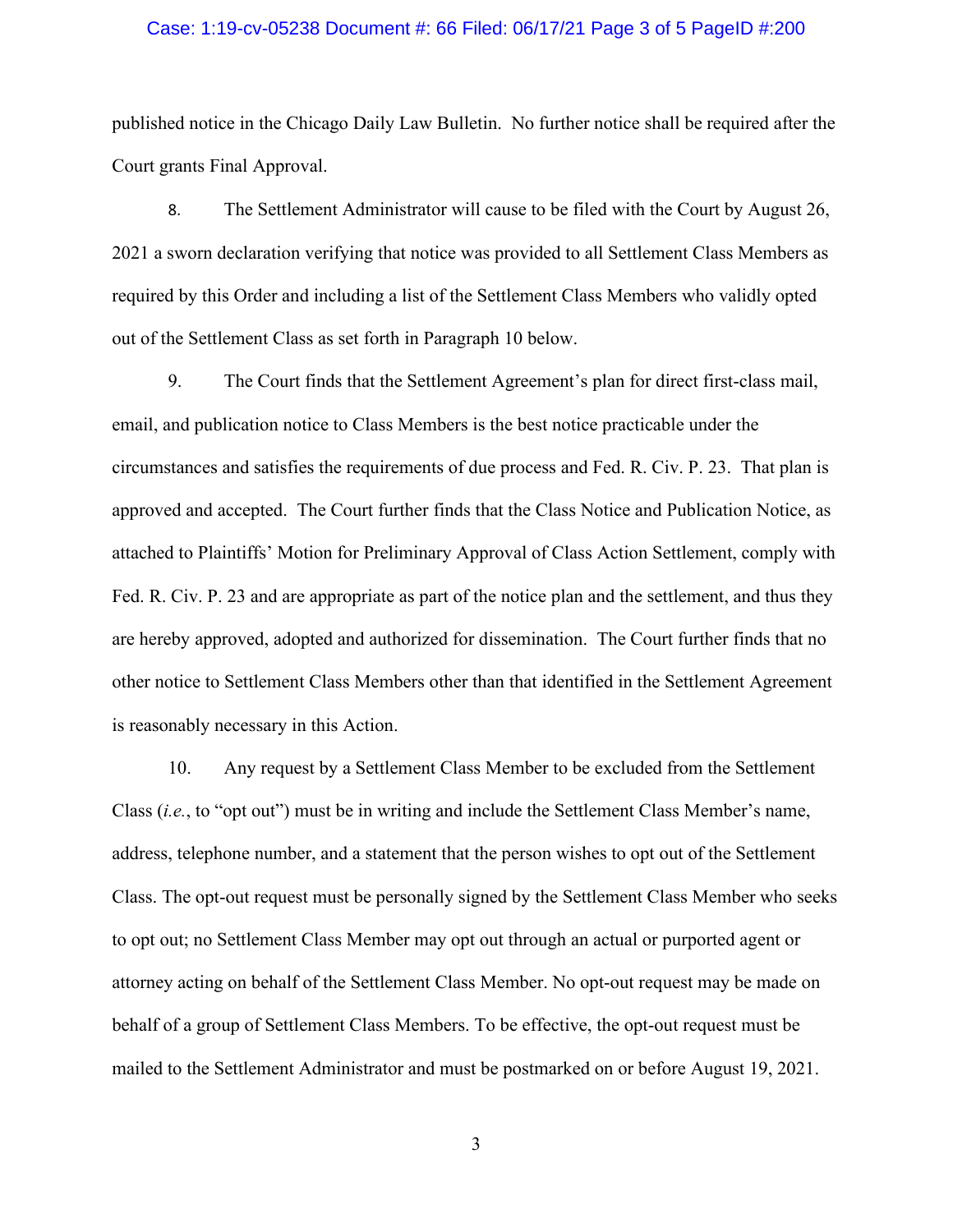#### Case: 1:19-cv-05238 Document #: 66 Filed: 06/17/21 Page 4 of 5 PageID #:201

Each Settlement Class Member who does not submit a valid request to opt out shall remain in the Settlement Class and shall be bound by the settlement and release provided in the Settlement Agreement.

11. Any Settlement Class Member who does not opt out but wishes to object to the proposed settlement must file with this Court and deliver by First Class Mail to Class Counsel and counsel for Defendant at the addresses set forth in the Class Notice on or before August 19, 2021, a written objection to the settlement. Only Settlement Class Members who do not opt out of the settlement may object to the settlement.

12. Pursuant to the Settlement Agreement, Defendant will provide full refunds to all class members who paid court fees for clients who previously had those fees waived due to indigency. Defendant will pay Class Counsel \$60,000 in attorneys' fees. The Court aided the parties in negotiating the amount of these agreed, reduced attorneys' fees and finds that Class Counsel's work justifies their hourly rates at current levels. Defendant will also pay the Settlement Administrator \$27,000 in administration costs. Defendant will pay Plaintiff a \$2,500 incentive award.

13. A Final Approval Hearing shall be held before the undersigned at 9:40 a.m. on September 2, 2021 in the United States District Court for the Northern District of Illinois, Everett McKinley Dirksen United States Courthouse, Courtroom 2325, 219 South Dearborn Street, Chicago, Illinois 60604, to determine (a) whether the proposed settlement should be approved as fair, reasonable and adequate; (b) whether the Action should be dismissed with prejudice pursuant to the terms of the Settlement Agreement; and (c) whether Settlement Class Members should be bound by the Release set forth in the Settlement Agreement. The Final Approval